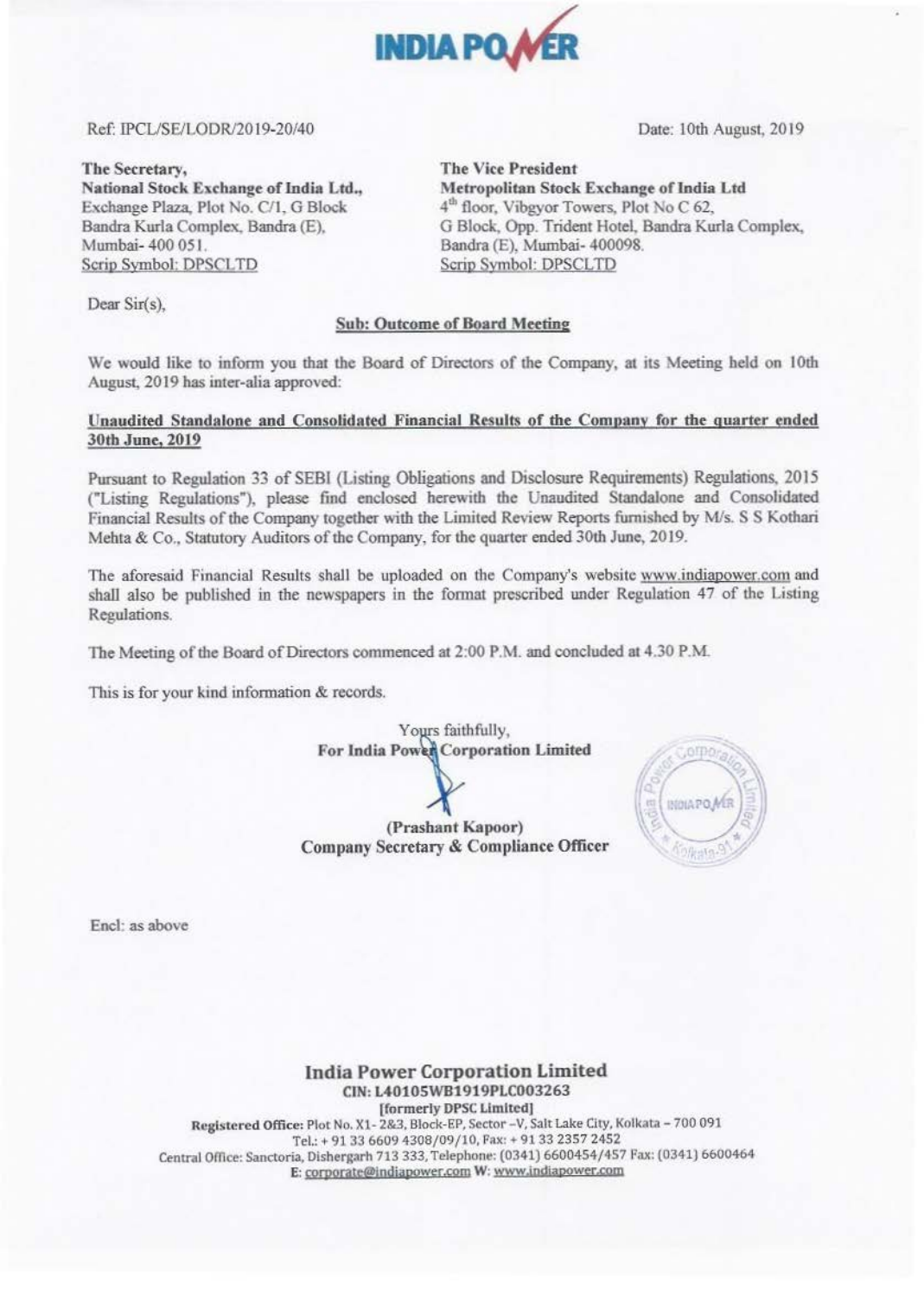**INDIA POWER** 

India Power Corporation Limited

# (Formerly DPSC Limited)

CIN: L40105WB1919PLC003263

Regd. Office: Plot No. X 1, 2 & 3, Block-EP, Sector-V, Salt Lake City, Kolkata-700 091

Statement of Standalone Unaudited Financial Results for the quarter ended 30th June, 2019

|                                                               |               |            |             | (RS. In lakhs) |
|---------------------------------------------------------------|---------------|------------|-------------|----------------|
| <b>Particulars</b>                                            | Quarter ended | Year ended |             |                |
|                                                               | 30.06.2019    | 31.03.2019 | 30.06.2018  | 31.03.2019     |
|                                                               | (Unaudited)   | (Audited)  | (Unaudited) | (Audited)      |
| Income                                                        |               |            |             |                |
| Revenue from operations                                       | 11,389.98     | 11,795.52  | 14,663.02   | 52,329.66      |
| Other income                                                  | 678.45        | 474.46     | 455.62      | 2,536.21       |
| Total Income                                                  | 12,068.43     | 12,269.98  | 15,118.64   | 54,865.87      |
| Expenses                                                      |               |            |             |                |
| Cost of coal consumed                                         |               |            | 625.92      | 988.28         |
| Energy purchase                                               | 8,766,67      | 7,652.41   | 7,755.49    | 32,652.69      |
| Lease rent                                                    | 337.36        | 328.16     | 1,651.43    | 3,252.76       |
| Employee benefits expense                                     | 1,181.55      | 1.040.75   | 1,183.88    | 4,910.34       |
| Finance costs                                                 | 1,120.29      | 1,355.99   | 1,982.48    | 7,443.14       |
| Depreciation and amortisation expense                         | 574.14        | 402.96     | 399.19      | 1,612.40       |
| Other expenses                                                | 597.55        | 1,187.79   | 556.48      | 3,153.30       |
| <b>Total Expenses</b>                                         | 12,577.56     | 11,968.06  | 14, 154.87  | 54,012.91      |
| Profit/(loss) before rate regulated activities and tax        | (509.13)      | 301.92     | 963.77      | 852.96         |
| Regulatory income/(expense) (net)                             | 826.04        | 827.70     | (152.09)    | 1,933.02       |
| Profit/(loss) before tax                                      | 316.91        | 1,129.62   | 811.68      | 2,785.98       |
| Tax expense                                                   |               |            |             |                |
| Current tax                                                   | 59.20         | 302.32     | 334.58      | 1,006.00       |
| Deferred tax                                                  | 45.76         | (12.91)    | (34.58)     | (89.87)        |
| Profit/(loss) for the period                                  | 211.95        | 840.21     | 511.68      | 1,869.85       |
| Other Comprehensive Income (UCI)                              |               |            |             |                |
| Items that will not be reclassified to Profit or Loss         | (44.46)       | 461.16     | (64.26)     | 300.57         |
| Income tax relating to items that will not be reclassified to | 15.53         | 18.02      | 16.83       | 68.51          |
| Profit or Loss                                                |               |            |             |                |
| Total Other Comprehensive Income                              | (28.93)       | 479.18     | (47.43)     | 369.08         |
| Total Comprehensive income for the period                     | 183.02        | 1,319.39   | 464.25      | 2,238.93       |
| Paid-up equity share capital (Face value of Rs. 1 each)       | 9,737.90      | 9,737.90   | 9,737.90    | 9,737.90       |
| Other equity excluding revaluation reserve                    |               |            |             | 1,00,584.35    |
| Earnings per equity share (EPS)                               |               |            |             |                |
| (face value of Rs. 1 each) (not annualised)                   |               |            | 0.03        | 0.12           |
| Basic and Diluted (Rs.)                                       | 0.01          | 0.05       |             |                |



RX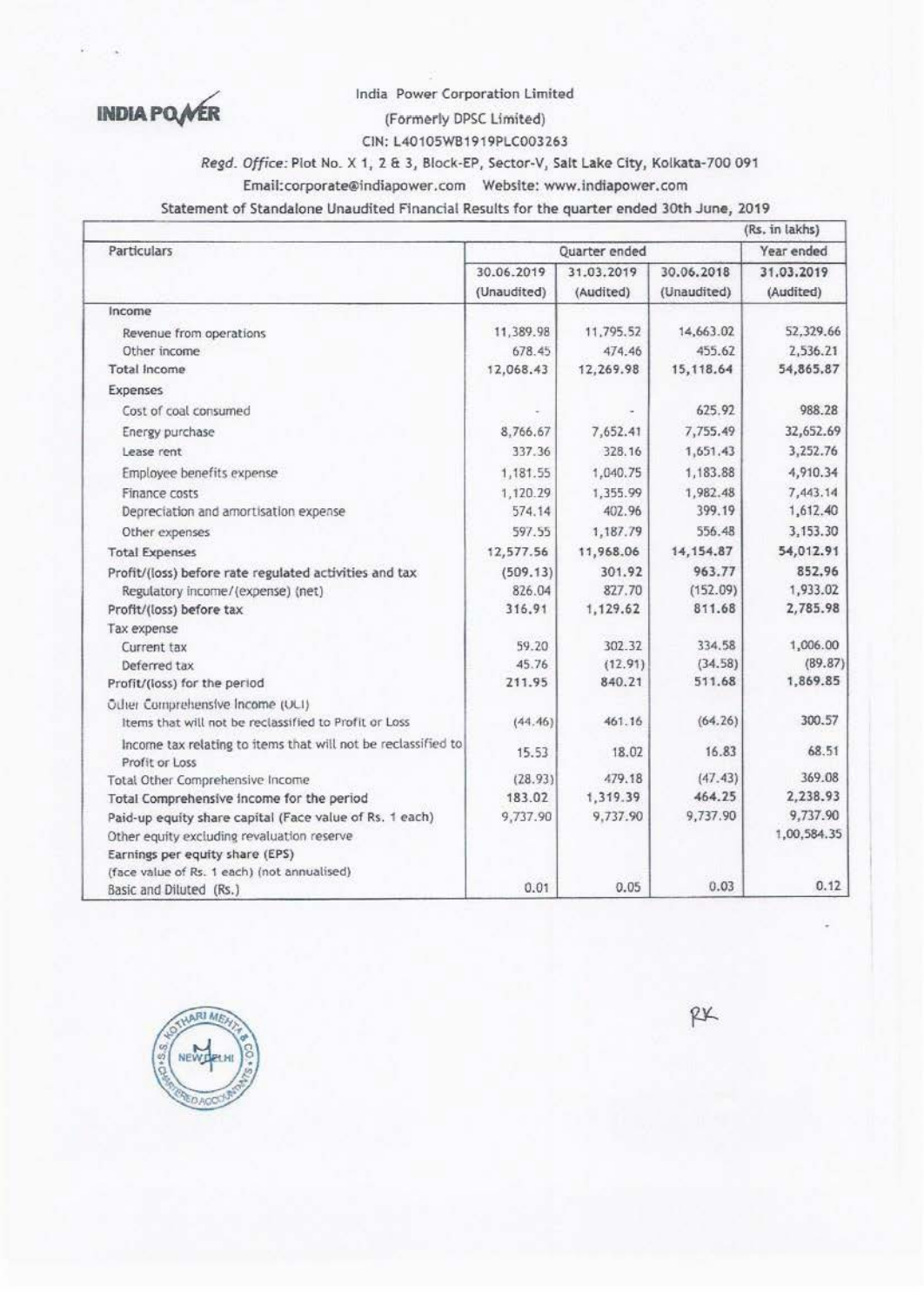#### Notes:

- 1 These results have been reviewed by the Audit Committee and approved by the Board of Directors of the Company at their meetings held on 10th August, 2019. The above results have been reviewed by the Statutory Auditors of the Company,
- $\overline{2}$ The figures for the last quarter of the previous financial year is the balancing figures between the audited figures in respect of the full financial year ended 31st March and the published unaudited (with limited review) year to date fleures upto the third quarter ended 31st December of the financial year.
- 3 In the above financial results of the Company, net sales have been arrived at, based on the relevant orders of the West Bengal Electricity Regulatory Commission (WBERC)based on the Company's understanding of the applicable available regulatory provisions and available orders of the competent authorities. Adjustments based on the order of WBERC or directions from appropriate authorities are carried out and given effect to on ascertainment of amounts thereof. Unbilled costs or obligations for the period which are expected to be recovered/refunded through future tariff adjustments has been shown as Regulatory income/(expense).
- $\Delta$ In respect of wind power, the wind availability in the first half of the financial year is generally higher as compared to the second half. During the quarter ended 30th September, 2018, the Company has discontinued lease arrangement and transferred Power Purchase Agreement for 52 MW of wind assets and hence corresponding figures to that extent is not comparable.
- 5 Fair valuation of non-current assets represented by beneficial interest in Power Trust will be carried out at the year end. This includes investments in unlisted entities, for which valuation at the end of an interim period in absence of the financial statement subsequent to the year end as such are not available.
- EPS has been computed taking Into account the net balance of Rs. 6041.43 lakhs in share suspense account representing 6 6041.43 lakhs fully paid up shares of Rs. 1 each, the allotment in respect of which is in abeyance for certain pending formalities with stock exchange as per interim order of SEBI relating to Minimum Public Shareholding.
- $\overline{ }$ The Company has adopted Ind AS 116 'Leases' with effect from 1st April, 2019. The adoption of the Standard does not have any material impact on the profit for the quarter ended 30th June, 2019.
- 8 The Company has mainly one operating business segment viz. "Generation and Distribution of Power in India".
- 9 In terms of Shareholder's resolution dated 10th August, 2019, dividend of Rs. 228.83 lakhs was approved for the year ended 31st March, 2019.
- 10 The listed non convertible debenture of the Company aggregating Rs. 5600 lakhs as on 30th June, 2019 are secured by mortgage of immovable properties consisting of 1.0749 acres of land and all the buildings including all structure, there on, fixed plant and machinery, furniture & fittings, present and future at Plot X1-3, Block EP, Salt lake, Kolkata and 1731.82 sq mtr land at Iswarpura (Gujarat) and by mortgage of immovable properties consisting of land measuring 20.74 acres and building at Kaithi and Seebpore Mouza at Burdwan District including Bungalows, Quarters, Offices etc at Luchipur Receiving Station area of 56633.94 sqft under Seebpore circle.
- The figures for the previous periods have been regrouped, wherever necessary, to make them comparable with the figures for 11 the current period.

For India Power Corporation Limited

Place: Kolkata/ New Delhi Date: 10th August, 2019



Raghav Raj Kanoria Managing Director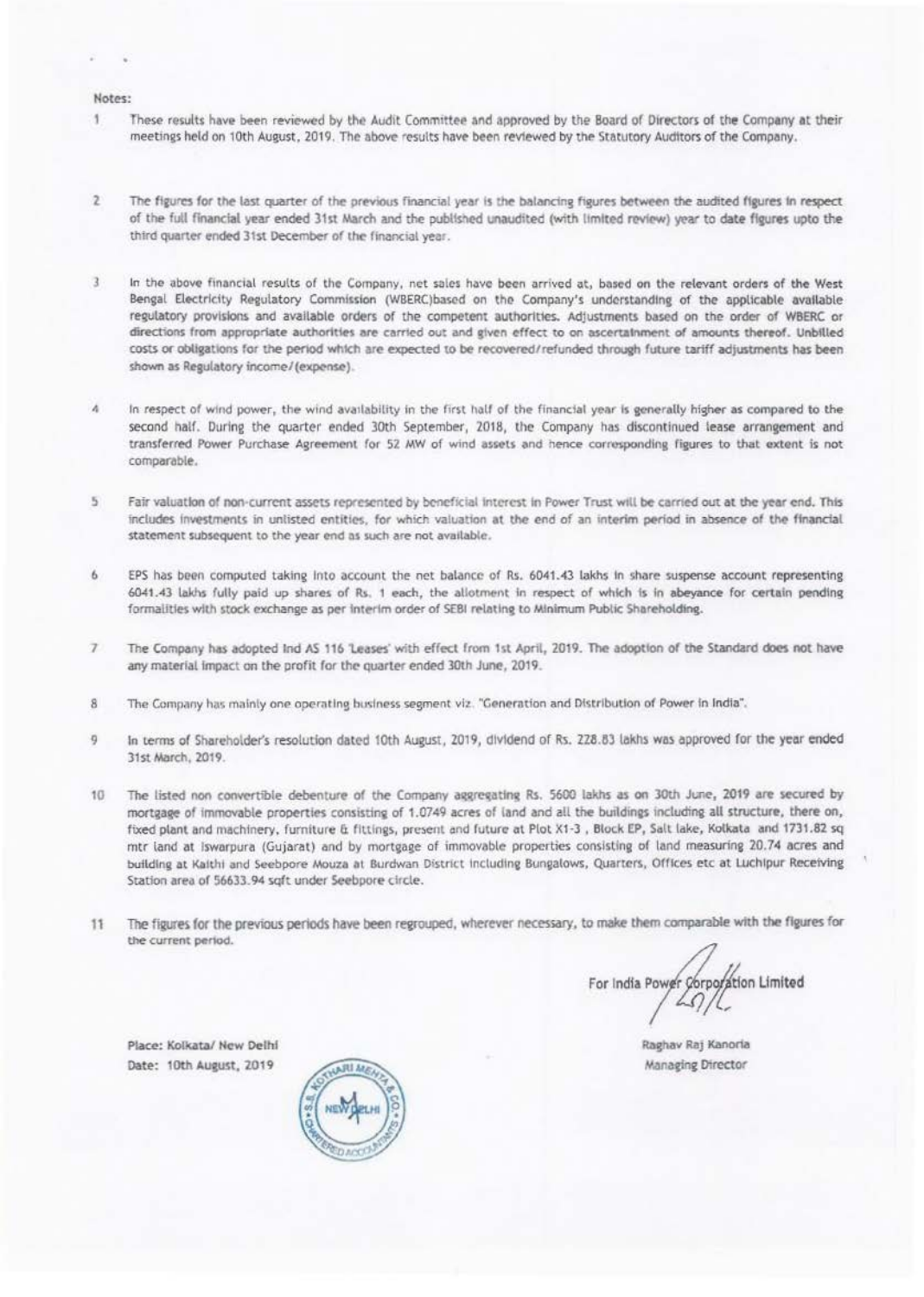Independent Auditor's Review Report on the Quarterly Unaudited Standalone Financial Results of the Company Pursuant to the Regulation 33 of the SEBI (Listing Obligation and Disclosure Requirements) Regulations, 2015, as amended

**SS KOTHARI MEHTA** & COMPANY CHARTERED ACCOUNTANTS

Review Report to the Board of Directors of India Power Corporation Limited (Formerly DPSC Limited)

- 1. We have reviewed the accompanying statement of unaudited standalone financial results of India Power Corporation Limited (Formerly DPSC Limited)("the Company") for the quarter ended June 30, 2019("the statement") attached herewith, being submitted by the Company pursuant to the requirement of Regulation 33 of the SEBI (Listing Obligations and Disclosure Requirements) Regulations, 2015 ('the Regulation') as amended, read with SEBI Circular No CIR/CFD/CMD1/44/2019 datedMarch29, 2019 ('the Circular').
- 2. The preparation of the statement in accordance with the recognition and measurement principles laid down in Indian Accounting Standard 34, (Ind AS 34) 'Interim Financial Reporting' prescribed under section 133 of the Companies Act, 2013, as amended, read with relevant rules issued there under and other accounting principles generally accepted in India, read with the circular is the responsibility of the Company's Management and has been approved by the Board of Directors of the Company. Our responsibility is to express a conclusion on the statement based on our review.
- 3. We conducted our review of the statement in accordance with the Standard on Review Engagements (SRE) 2410, 'Review of Interim Financial Information performed by the Independent Auditor of the Entity' issued by the Institute of Chartered Accountants of India. This standard requires that we plan and perform the review to obtain moderate assurance as to whether the statement is free of material misstatement. A review is limited primarily to inquiries of Company personnel and analytical procedures applied to financial data and thus provides less assurance than an audit and is substantially less in scope than an audit conducted in accordance with Standards on Auditing and consequently does not enable us to obtain assurance that we would become aware of all significant matters that might be identified in an audit. We have not performed an audit and accordingly, we do not express an audit opinion.
- 4. Based on our review conducted as above, nothing has come to our attention that causes us to believe that the accompanying statement; prepared in accordance with the recognition and measurement principles laid down in the aforesaid Indian Accounting Standards ('Ind AS') specified under section 133 of the Companies Act, 2013 as amended, read with the relevant rules issued thereunder and other recognized accounting practices and policies has not disclosed the information required to be disclosed in terms of the Regulation, read with the Circular, including the manner in which it is to be disclosed, or that it contains any material misstatement.

For S. S. Kothari Mehta & Company **Chartered Accountants** Firm Registration No.: 000756N

acomin **Neeral Bansal** Partner Membership No.: 095960

Place: New Delhi Date: August 10, 2019 UDIN: 19095960AAAAJG9534

Plot No. 68, Okhla Industrial Area, Phase-III, New Delhi-110020 Tel: +91-11-4670 8888 E-mail: info@sskmin.com

www.sskmin.com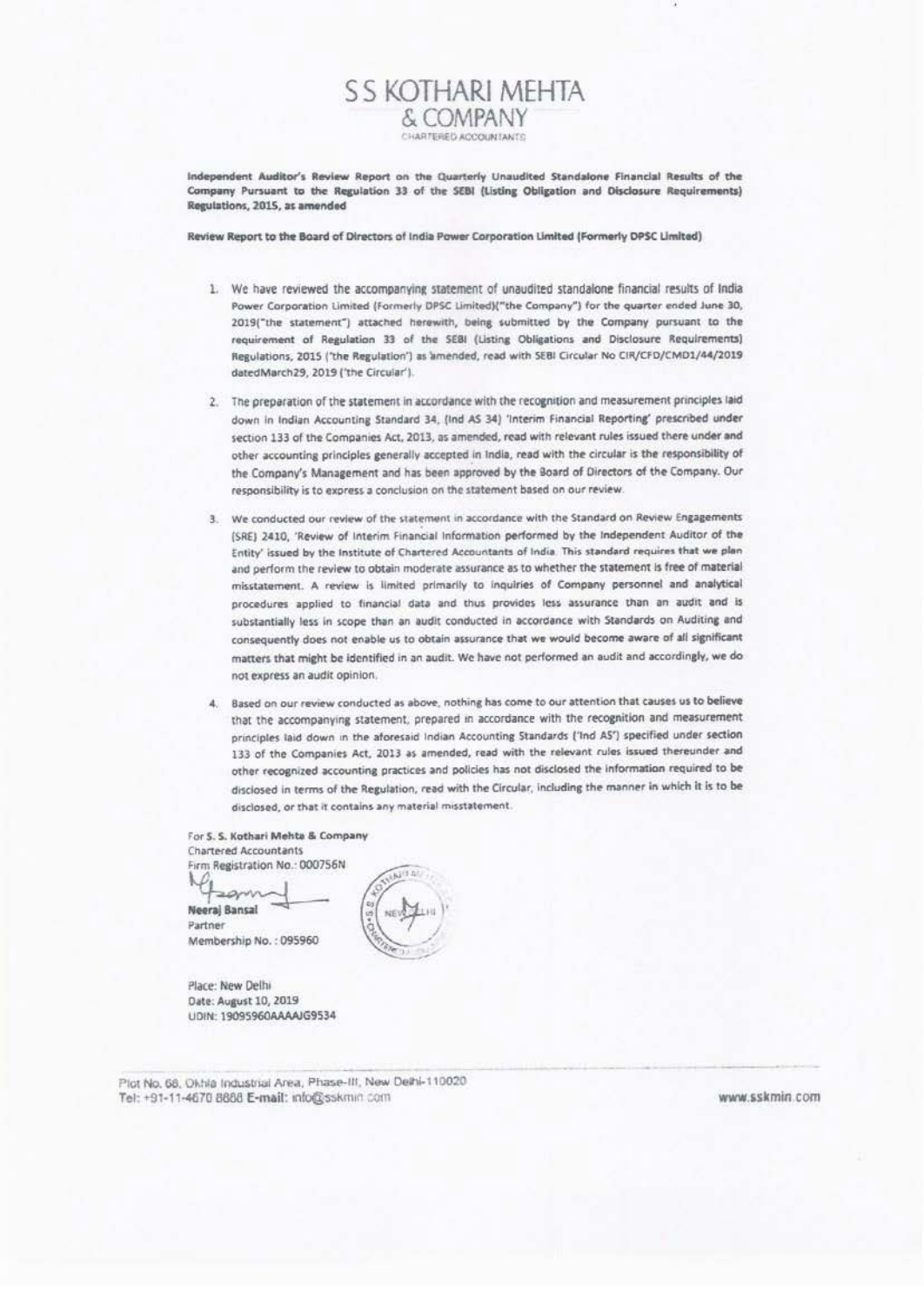respect of these subsidiary and joint venture is based solely on the report of the other auditors and procedures performed by us as stated in paragraph 3 above. The financial results of one subsidiary has not been reviewed and has been furnished to us by the management and our conclusion on the unaudited consolidated financial results, in so far as it relates to the amounts and disclosures included in respect of this subsidiary is based solely on the management certified financial results. In our conclusion and according to the information and explanations given to us by the management, this financial result is not material to the group. Our conclusion on the Statement is not modified in respect of the above matter.

For S. S. Kothari Mehta & Company **Chartered Accountants** Firm Registration No.: 000756N

M zgwz Neeral Bansal

Partner Membership No.: 095960

Place: New Delhi Date: August 10, 2019 UDIN: 19095960AAAAJH7125

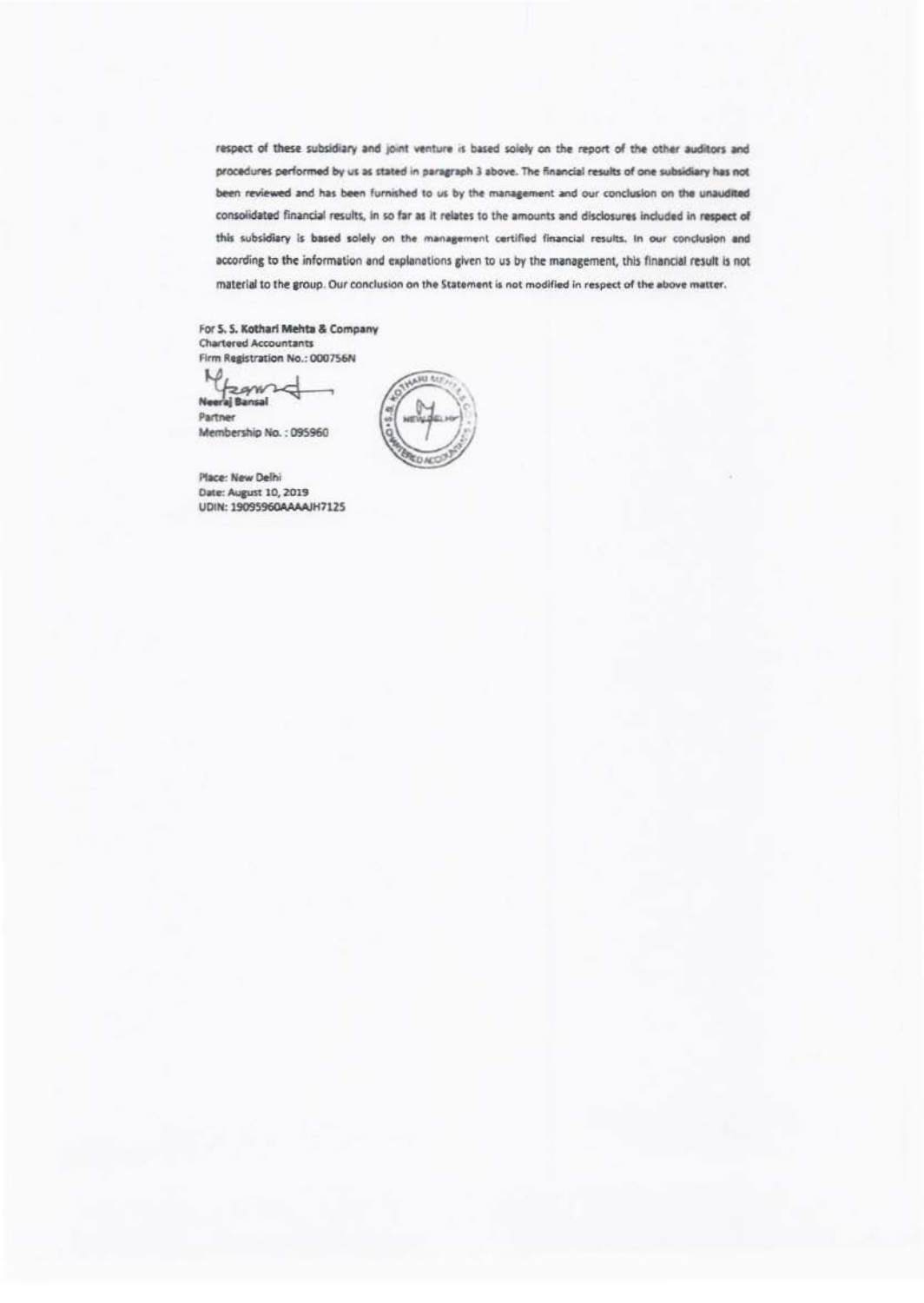**INDIA PO AER** 

### India Power Corporation Limited

(Formerly DPSC Limited)

CIN: L40105WB1919PLC003263

## Regd. Office: Plot No. X 1, 2 & 3, Block-EP, Sector-V, Salt Lake City, Kolkata-700 091

Statement of Consolidated Unaudited Financial Results for the quarter ended 30th June, 2019

|  |                                                                                           |                           | Quarter ended                             |                           | (Rs. In lakhs)          |
|--|-------------------------------------------------------------------------------------------|---------------------------|-------------------------------------------|---------------------------|-------------------------|
|  | <b>Particulars</b>                                                                        |                           | Year ended                                |                           |                         |
|  |                                                                                           | 30.06.2019<br>(Unaudited) | 31.03.2019<br>(Unaudited)<br>Refer note 2 | 30.06.2018<br>(Unaudited) | 31.03.2019<br>(Audited) |
|  | Income                                                                                    |                           |                                           |                           |                         |
|  | Revenue from operations                                                                   | 11,389.98                 | 11,795.52                                 | 14,838.57                 | 52,599.97               |
|  | Other income                                                                              | 593.97                    | 1,253.72                                  | 711.71                    | 4,968.96                |
|  | Total Income                                                                              | 11,983.95                 | 13,049.24                                 | 15,550.28                 | 57,568,93               |
|  | <b>Expenses</b>                                                                           |                           |                                           |                           |                         |
|  | Cost of coal consumed                                                                     |                           |                                           | 625.92                    | 988.28                  |
|  | Energy purchase                                                                           | 8,766.67                  | 7.652.41                                  | 7,755.49                  | 32,625.77               |
|  | Lease rent                                                                                | 337.36                    | 328.16                                    | 1,651.43                  | 3,252,76                |
|  | Employee benefits expense                                                                 | 1,181.55                  | 1,040.75                                  | 1,243.24                  | 5,003.28                |
|  | Finance costs                                                                             | 1,120.37                  | 2,041.87                                  | 1,963.46                  | 9,123.47                |
|  | Depreciation and amortisation expense.                                                    | 574.14                    | 402.96                                    | 399.44                    | 1,612.88                |
|  | Other expenses                                                                            | 639.71                    | 1,192.93                                  | 655.55                    | 3,351.74                |
|  | <b>Total Expenses</b>                                                                     | 12,619.80                 |                                           |                           |                         |
|  | Profit before rate regulated activities, exceptional items, tax and share of              |                           | 12,659.08                                 | 14,294.53                 | 55,958.18               |
|  | profit/(loss) of joint venture                                                            | (635.85)                  | 390.16                                    | 1,255.75                  | 1,610.75                |
|  | Regulatory income/(expense) (net)                                                         | 826.04                    | 827.70                                    | (152.09)                  | 1,933.02                |
|  | Profit before exceptional items, tax and share of profit/(loss) of joint venture          | 190.19                    | 1,217.86                                  | 1,103.66                  | 3,543,77                |
|  | <b>Exceptional Items</b>                                                                  |                           | 0.50                                      |                           | 111.27                  |
|  | Profit before tax and share of profit/(loss) of joint venture                             | 190.19                    | 1,218.36                                  | 1,103.66                  | 3,655,04                |
|  | Share of Profit/(Loss) of Joint Venture                                                   | (55.47)                   | (63.99)                                   | (22.53)                   | (120.76)                |
|  | Profit before tax<br>Tax expense                                                          | 134.72                    | 1,154.37                                  | 1,081.13                  | 3,534.28                |
|  | Current tax                                                                               | 59.20                     | 302.32                                    | 345.89                    |                         |
|  | Deferred tax                                                                              | 45.76                     | (249.81)                                  | (34.27)                   | 1,019.34                |
|  | Profit/(loss) for the period from continuing operations                                   | 29.76                     | 1,101.86                                  | 769.51                    | (326.92)<br>2,841.86    |
|  | Profit/(loss) from discontinued operations                                                | 47.08                     | 88.87                                     | (1,432.54)                | (1, 218.87)             |
|  |                                                                                           |                           |                                           |                           |                         |
|  | Tax expense of discontinued operations                                                    | ×.                        |                                           |                           |                         |
|  | Profit for the period                                                                     | 76.84                     | 1,190.73                                  | (663.03)                  | 1,622.99                |
|  | Profit/(Loss) for the period attributable to:                                             |                           |                                           |                           |                         |
|  | Owners of the Company                                                                     | 76.84                     | 1,190.73                                  | (663.03)                  | 1,622.99                |
|  | Non Controlling interest                                                                  |                           |                                           |                           |                         |
|  | Other comprehensive income (OCI)<br>Items that will not be reclassified to Profit or Loss |                           |                                           |                           |                         |
|  |                                                                                           | (41.19)                   | 461.39                                    | (71.90)                   | 285.63                  |
|  | Income tax relating to items that will not be reclassified to Profit or Loss              | 15.53                     | 18.07                                     | 16.83                     | 68.51                   |
|  | Total other comprehensive income<br>Total Comprehensive income for the period             | (25.66)<br>51.18          | 479.41<br>1,670.14                        | (55.07)<br>(718.10)       | 354.14<br>1,977.13      |
|  | Total Comprehensive income for the period attributable to:                                |                           |                                           |                           |                         |
|  | Owners of the Company                                                                     | 51.18                     | 1,670.14                                  | (718.10)                  | 1,977.13                |
|  | Non-controlling interest                                                                  |                           |                                           |                           |                         |
|  | Paid-up equity share capital (Face value of Rs. 1 each)                                   | 9,737.90                  | 9,737.90                                  | 9,737.90                  | 9,737.90                |
|  | Other equity excluding revaluation reserve                                                |                           |                                           |                           | 1,00,193.71             |
|  | Earnings per equity share (EPS)                                                           |                           |                                           |                           |                         |
|  | (face value of Rs. 1 each) (not annualised)                                               |                           |                                           |                           |                         |
|  | Basic and Diluted (Rs.)                                                                   | 0.01                      | 0.08                                      | (0.04)                    | 0.10                    |

Notes:

ł.

 $\overline{\mathbf{z}}$ 

These consolidated results have been reviewed by the Audit Committee and approved by the Board of Directors of the Company at their meetings held on 10th August, 2019. The above results have been reviewed by the Statutory Auditors of the Company.

The figure for the last quarter of the previous financial year is the balancing figures between the audited figures in respect of the full financial year ended 31st March and year to date figures upto the third quarter ended 31st December of that financial year.



RK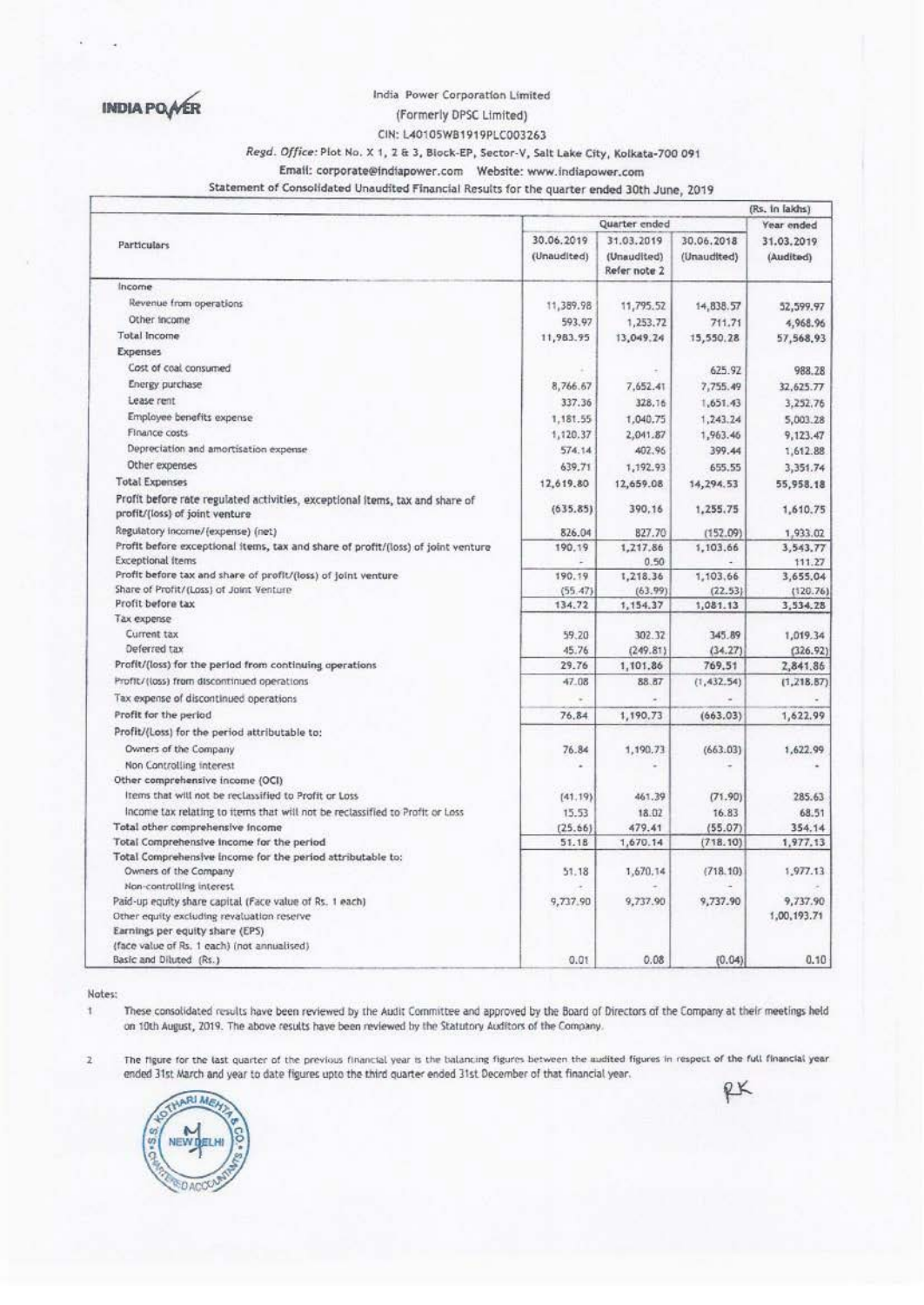- T. in the above consolidated financial results of the Company, net sales have been arrived at, based on the relevant orders of the West Bengal Electricity Regulatory Commission (WBERC) based on the Company's understanding of the applicable available regulatory provisions and available orders of the competent authorities. Adjustments based on the order of WBERC or directions from appropriate authorities are carried out and given effect to on ascertainment of amounts thereof. Unbilled costs or obligations for the period which are expected to be recovered/refunded through future tariff adjustments has been shown as Regulatory income/(expense).
- × In respect of wind power, the wind availability in the first half of the financial year is generally higher as compared to the second half. During the quarter ended 30th September, 2018, the Company has discontinued lease arrangement and transferred Power Purchase Agreement for 52 MW of wind assets and hence corresponding figures to that extent is not comparable.
- $\eta$ Fair valuation of non-current assets represented by beneficial interest in Power Trust will be carried out at the year end. This includes investments in unlisted entities, for which valuation at the end of an interim period in absence of the financial statement subsequent to the year end as such are not available.
- The Company's Investment of 381,15,06,509 shares in Meenakshi Energy Limited (MEL) representing 92,75% of MEL equity shares, which were fully pledged with SBI CAP Trustee Company Limited (SBI CAP) on behalf of the lenders of MEL was invoked on 2nd May, 2018. This matter and lender interchangeability is presently pending with High Court of judicature at Hyderabad for the state of Telangana and the State of Andhra Pradesh and is sub-Judice. Further the Board noted that the Issuance of equity shares with differential voting right (DVR) by MIL to the Company is sub-Judice and has been challenged by Rural Electrification Corporation Limited (being one of the lead lenders of MEL) before the National Company Law Tribunal, Hyderabad Bench. Pending outcome of the above judicial matters, MEL being a subsidiary, its accounts not yet complied and accordingly Company has not consolidated MEL accounts with its financials.
- $\overline{\tau}$ India Power Corporation (Bodhgaya) Limited, a wholly owned subsidiary of the Company, which has been a Distribution franchisee in Gaya, has been intimated by South Bihar Distribution Company Limited (SBPDCL) vide their notice dated July 4, 2018 that the Distribution franchisee agreement dated December 3, 2013 has been terminated. The matter is currently sub-judice. Accordingly the loss from the said operations for the period has been disclosed under profit/(loss) from discontinued operations.
- $\mathbf{a}$ Exceptional items include Rs 0.50 lakhs for quarter ended March 31, 2019 and Rs 111.27 lakhs for the year ended March 31, 2019 on account of gain on disposal of subsidiaries.
- ò EPS has been computed taking into account the net balance of Rs. 6041.43 lakhs in share suspense account representing 6041.43 lakhs fully paid up shares of Rs. 1 each, the allotment in respect of which is in abeyance for certain pending formalities with stock exchange as per interim order of SEBI relating to Minimum Public Shareholding.
- 10 The Company has adopted ind AS 116 'Leases' with effect from 1st April, 2019. The adoption of the Standard does not have any material impact on the profit for the quarter ended 30th June, 2019.
- The Group has mainly one operating business segment viz. "Generation and Distribution of Power in India". 11
- $12<sup>1</sup>$ In terms of Shareholder's resolution dated 10th August, 2019, dividend of Rs. 228.83 laids was approved for the year ended 31st March, 2019.
- $13$ The listed non convertible debenture of the Company aggregating Rs. 5600 lakhs as on 30th June, 2019 are secured by mortgage of immovable properties consisting of 1,0749 acres of land and all the buildings including all structure, there on, fixed plant and machinery, furniture & fittings, present and future at Plot X1-3, Block EP, Salt lake, Kolkata and 1731.82 sq mtr land at iswarpura (Gujarat) and by mortgage of immovable properties consisting of land measuring 20.74 acres and building at Kaithi and Seebpore Mouza at Burdwan District including Bungalows, Quarters, Offices etc at Luchipur Receiving Station area of 56633.94 sqft under Seebpore circle.
- The figures for the previous periods have been regrouped, wherever necessary, to make them comparable with the figures for the current period. 14

tration Limited

Raghav Raj Kanoria **Managing Director** 

Date: 10th August, 2019

Place: Kolkata/ New Delhi

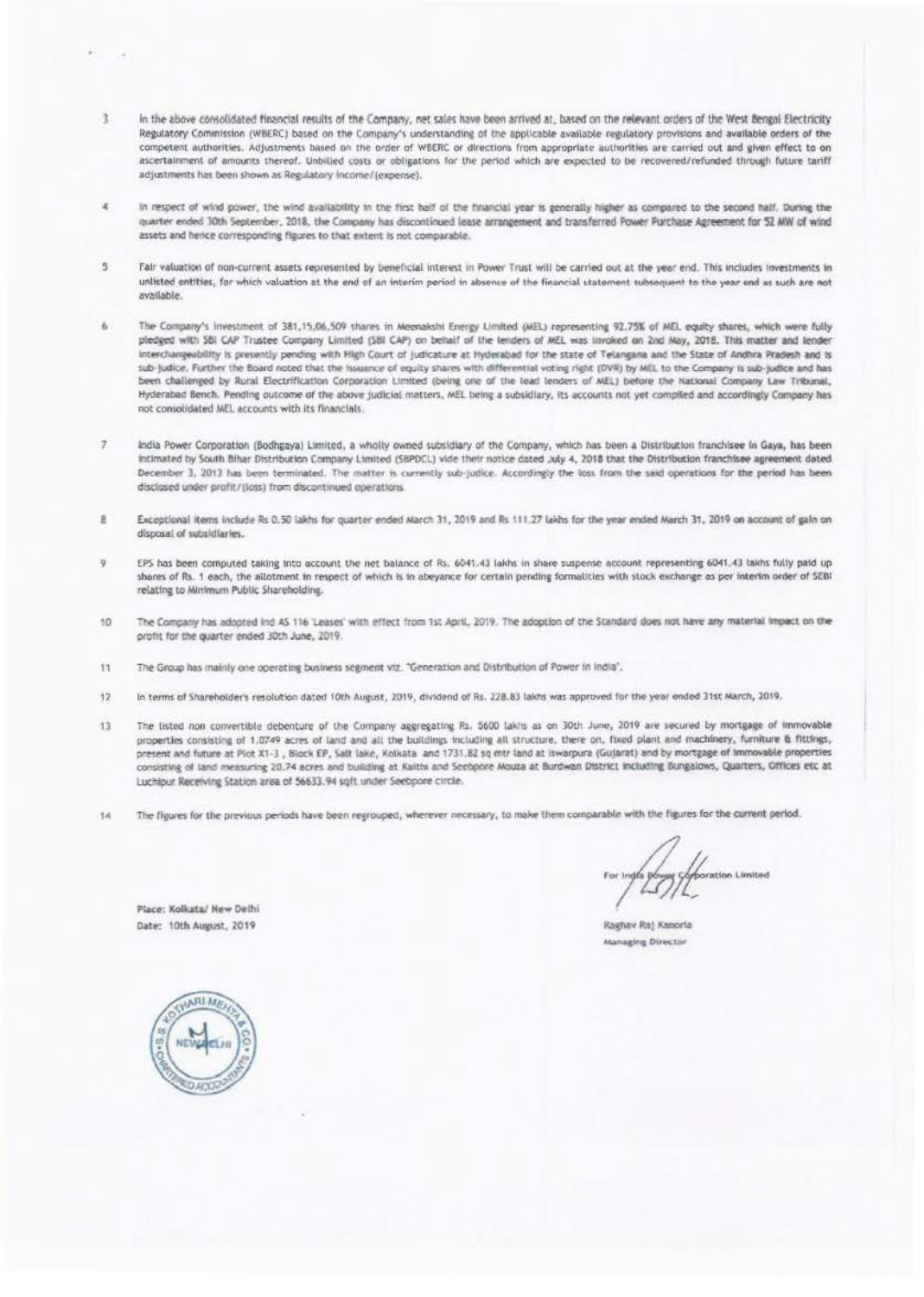# S S KOTHARI MEHTA & COMPANY CHARTERED ACCOUNTANTS

Independent Auditor's Review Report on the Quarterly Unaudited Consolidated Financial Results of the Company Pursuant to the Regulation 33 of the SEBI (Listing Obligation and Disclosure Regulrements) Regulations, 2015, as amended

Review Report to the Board of Directors of India Power Corporation Limited (Formerly DPSC Limited)

- 1. We have reviewed the accompanying Statement of unaudited Consolidated Financial Results of India Power Corporation Limited (Formerly DPSC Limited) and its subsidiaries (the Parent and its subsidiaries together referred to as 'the Group'), and its share of the net loss after tax and total comprehensive loss of its joint venture for the quarter ended June 30, 2019 (the "Statement") attached herewith, being submitted by the Parent pursuant to the requirements of Regulation 33 of the SEBI (Listing Obligations and Disclosure Requirements) Regulations, 2015 as amended ('the Regulation'), read with SEBI Circular No. CIR/CFD/CMD1/44/2019 dated March 29, 2019 ('the Circular'). Attention is drawn to the fact that the consolidated figures for the corresponding quarter ended June 30, 2018 and last quarter ended March 31, 2019, as reported in these unaudited consolidated financial results have been approved by the Parent's Board of Directors, but have not been subjected to review.
- 2. This Statement, which is the responsibility of the Parent's Management and approved by the Parent's Board of Directors, has been prepared in accordance with the recognition and measurement principles laid down in Indian Accounting Standard 34, (Ind AS 34) "Interim Financial Reporting" prescribed under Section 133 of the Companies Act, 2013 as amended, read with relevant rules issued thereunder and other accounting principles generally accepted in India read with the Circular. Our responsibility is to express a conclusion on the Statement based on our review.
- 3. We conducted our review of the Statement in accordance with the Standard on Review Engagements (SRE) 2410: "Review of Interim Financial Information Performed by the Independent Auditor of the Entity" issued by the Institute of Chartered Accountants of India. This standard requires that we plan and perform the review to obtain moderate assurance as to whether the Statement are free of material misstatement. A review of interim financial information consists of making inquiries, primarily of persons responsible for financialand accounting matters, and applying analytical and other review procedures. A review is substantially less in scope than an audit conducted in accordance with Standards on Auditing and consequently does not enable us to obtain assurance that we would become aware of all significant matters that might be identified in an audit. Accordingly, we do not express an audit opinion.

We also performed procedures in accordance with the Circular issued by the Securities and Exchange Board ofindia under Regulation 33(8) of the SEBI (Listing Obligations and Disclosure Requirements) Regulations, 2015 as amended, to the extent applicable.



Plot No. 68, Okhia Industrial Area, Phase-III, New Delhi 110020 Tel: +91-11-4670 8888 E-mail: info@sskmin.com

www.sskmin.com